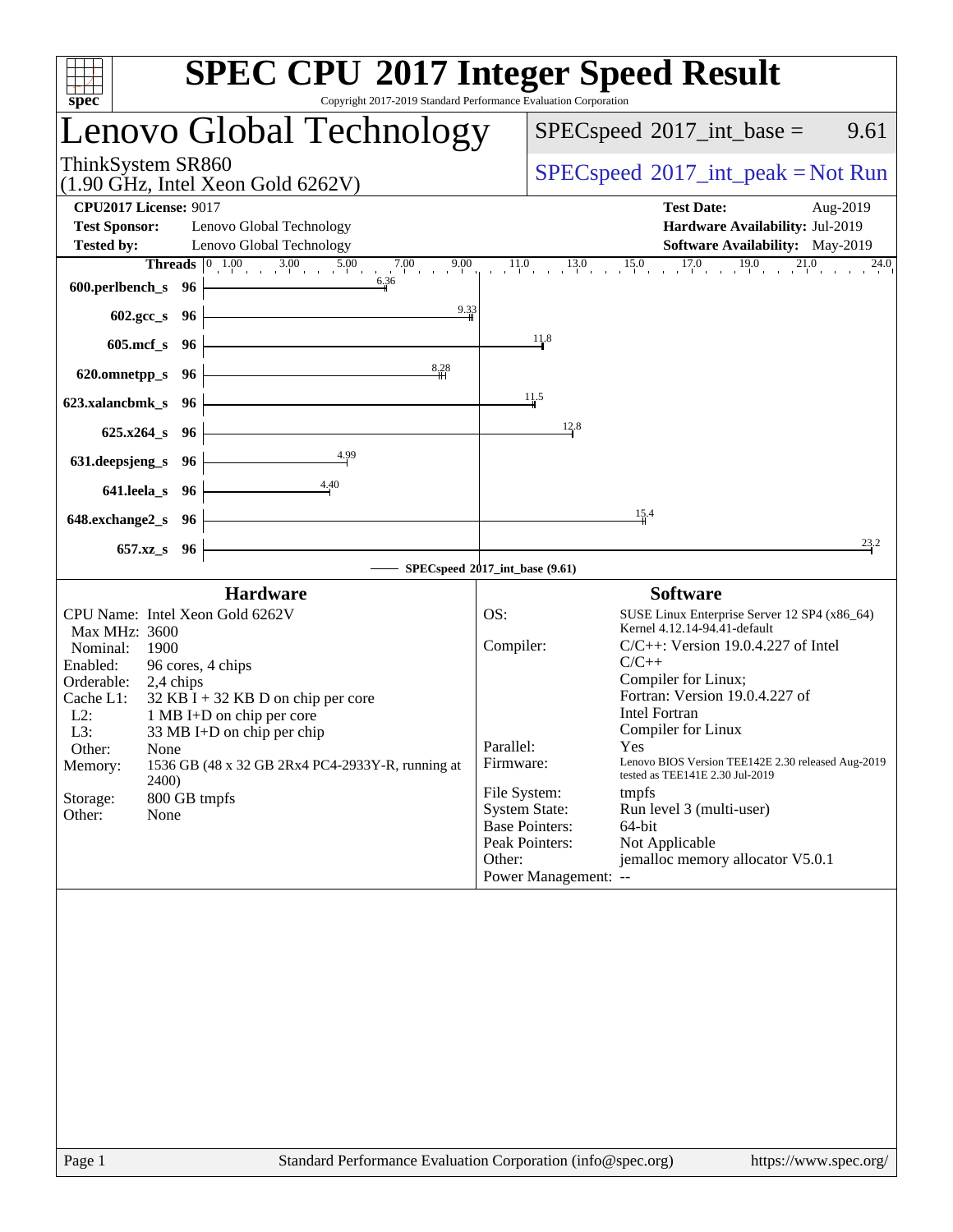

#### **[SPEC CPU](http://www.spec.org/auto/cpu2017/Docs/result-fields.html#SPECCPU2017IntegerSpeedResult)[2017 Integer Speed Result](http://www.spec.org/auto/cpu2017/Docs/result-fields.html#SPECCPU2017IntegerSpeedResult)** Copyright 2017-2019 Standard Performance Evaluation Corporation

## Lenovo Global Technology

 $SPEC speed^{\circ}2017\_int\_base =$  9.61

### ThinkSystem SR860<br>  $\begin{array}{c}\n\text{SPEC speed} \textdegree 2017\_int\_peak = Not Run\n\end{array}$

**[Test Sponsor:](http://www.spec.org/auto/cpu2017/Docs/result-fields.html#TestSponsor)** Lenovo Global Technology **[Hardware Availability:](http://www.spec.org/auto/cpu2017/Docs/result-fields.html#HardwareAvailability)** Jul-2019

(1.90 GHz, Intel Xeon Gold 6262V)

**[CPU2017 License:](http://www.spec.org/auto/cpu2017/Docs/result-fields.html#CPU2017License)** 9017 **[Test Date:](http://www.spec.org/auto/cpu2017/Docs/result-fields.html#TestDate)** Aug-2019 **[Tested by:](http://www.spec.org/auto/cpu2017/Docs/result-fields.html#Testedby)** Lenovo Global Technology **[Software Availability:](http://www.spec.org/auto/cpu2017/Docs/result-fields.html#SoftwareAvailability)** May-2019

### **[Results Table](http://www.spec.org/auto/cpu2017/Docs/result-fields.html#ResultsTable)**

|                               |                |                |       | <b>Base</b>    |       |                |       |                |                |              | <b>Peak</b>    |              |                |              |
|-------------------------------|----------------|----------------|-------|----------------|-------|----------------|-------|----------------|----------------|--------------|----------------|--------------|----------------|--------------|
| <b>Benchmark</b>              | <b>Threads</b> | <b>Seconds</b> | Ratio | <b>Seconds</b> | Ratio | <b>Seconds</b> | Ratio | <b>Threads</b> | <b>Seconds</b> | <b>Ratio</b> | <b>Seconds</b> | <b>Ratio</b> | <b>Seconds</b> | <b>Ratio</b> |
| $600.$ perlbench $\mathsf{S}$ | 96             | 279            | 6.36  | 281            | 6.33  | 279            | 6.36  |                |                |              |                |              |                |              |
| $602.\text{gcc}\_\text{s}$    | 96             | 427            | 9.33  | 431            | 9.25  | 425            | 9.38  |                |                |              |                |              |                |              |
| $605$ .mcf s                  | 96             | 400            | 11.8  | 399            | 11.8  | 401            | 11.8  |                |                |              |                |              |                |              |
| 620.omnetpp_s                 | 96             | 193            | 8.44  | 199            | 8.21  | 197            | 8.28  |                |                |              |                |              |                |              |
| 623.xalancbmk s               | 96             | 123            | 11.5  | 123            | 11.5  | 124            | 11.5  |                |                |              |                |              |                |              |
| 625.x264 s                    | 96             | 137            | 12.9  | 137            | 12.8  | 137            | 12.8  |                |                |              |                |              |                |              |
| 631.deepsjeng_s               | 96             | 287            | 4.99  | 287            | 4.99  | 287            | 5.00  |                |                |              |                |              |                |              |
| $641$ .leela_s                | 96             | 388            | 4.39  | 388            | 4.40  | 387            | 4.40  |                |                |              |                |              |                |              |
| 648.exchange2_s               | 96             | 191            | 15.4  | 192            | 15.3  | <u> 191</u>    | 15.4  |                |                |              |                |              |                |              |
| 657.xz s                      | 96             | 266            | 23.3  | 266            | 23.2  | 266            | 23.2  |                |                |              |                |              |                |              |
| $SPECspeed*2017$ int base =   |                |                | 9.61  |                |       |                |       |                |                |              |                |              |                |              |

**[SPECspeed](http://www.spec.org/auto/cpu2017/Docs/result-fields.html#SPECspeed2017intpeak)[2017\\_int\\_peak =](http://www.spec.org/auto/cpu2017/Docs/result-fields.html#SPECspeed2017intpeak) Not Run**

Results appear in the [order in which they were run.](http://www.spec.org/auto/cpu2017/Docs/result-fields.html#RunOrder) Bold underlined text [indicates a median measurement.](http://www.spec.org/auto/cpu2017/Docs/result-fields.html#Median)

#### **[Operating System Notes](http://www.spec.org/auto/cpu2017/Docs/result-fields.html#OperatingSystemNotes)**

 Stack size set to unlimited using "ulimit -s unlimited" Tmpfs filesystem can be set with: mount -t tmpfs -o size=800g tmpfs /home Process tuning setting: echo 50000 > /proc/sys/kernel/sched\_cfs\_bandwidth\_slice\_us echo 240000000 > /proc/sys/kernel/sched\_latency\_ns echo 5000000 > /proc/sys/kernel/sched\_migration\_cost\_ns echo 100000000 > /proc/sys/kernel/sched min granularity ns echo 150000000 > /proc/sys/kernel/sched\_wakeup\_granularity\_ns

#### **[General Notes](http://www.spec.org/auto/cpu2017/Docs/result-fields.html#GeneralNotes)**

Environment variables set by runcpu before the start of the run: KMP\_AFFINITY = "granularity=fine,scatter" LD\_LIBRARY\_PATH = "/home/cpu2017-1.0.5-ic19.0u4/lib/intel64" LD\_LIBRARY\_PATH = "\$LD\_LIBRARY\_PATH:/home/cpu2017-1.0.5-ic19.0u4/je5.0.1-64" OMP\_STACKSIZE = "192M" Binaries compiled on a system with 1x Intel Core i9-799X CPU + 32GB RAM memory using Redhat Enterprise Linux 7.5 Transparent Huge Pages enabled by default Prior to runcpu invocation Filesystem page cache synced and cleared with: sync; echo 3> /proc/sys/vm/drop\_caches NA: The test sponsor attests, as of date of publication, that CVE-2017-5754 (Meltdown) is mitigated in the system as tested and documented. Yes: The test sponsor attests, as of date of publication, that CVE-2017-5753 (Spectre variant 1) is mitigated in the system as tested and documented.

**(Continued on next page)**

| Page 2<br>Standard Performance Evaluation Corporation (info@spec.org)<br>https://www.spec.org/ |
|------------------------------------------------------------------------------------------------|
|------------------------------------------------------------------------------------------------|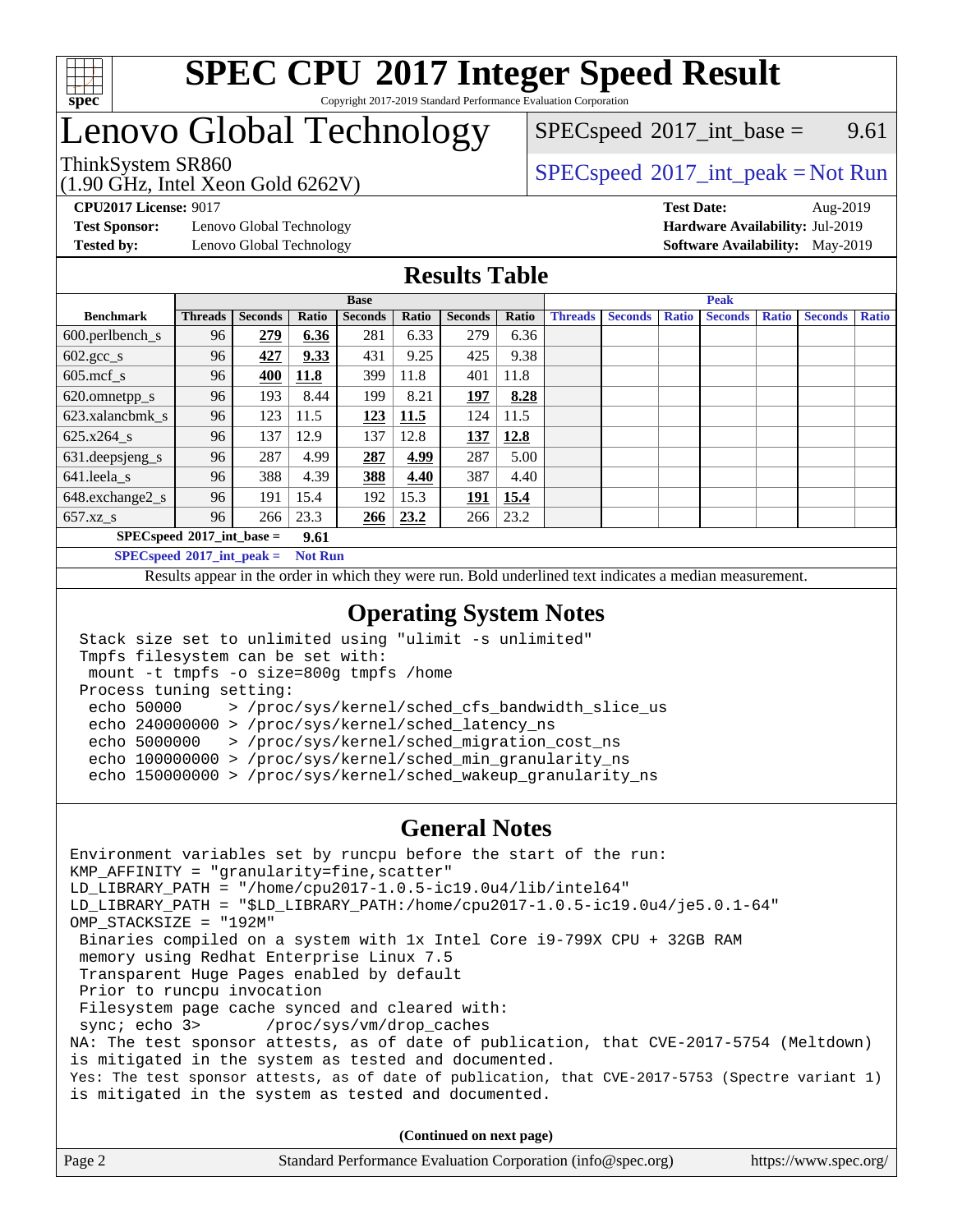

Copyright 2017-2019 Standard Performance Evaluation Corporation

Lenovo Global Technology

 $SPEC speed^{\circ}2017\_int\_base =$  9.61

(1.90 GHz, Intel Xeon Gold 6262V)

ThinkSystem SR860<br>  $SPEC speed^{\circ}2017\_int\_peak = Not Run$ 

**[Test Sponsor:](http://www.spec.org/auto/cpu2017/Docs/result-fields.html#TestSponsor)** Lenovo Global Technology **[Hardware Availability:](http://www.spec.org/auto/cpu2017/Docs/result-fields.html#HardwareAvailability)** Jul-2019 **[Tested by:](http://www.spec.org/auto/cpu2017/Docs/result-fields.html#Testedby)** Lenovo Global Technology **[Software Availability:](http://www.spec.org/auto/cpu2017/Docs/result-fields.html#SoftwareAvailability)** May-2019

**[CPU2017 License:](http://www.spec.org/auto/cpu2017/Docs/result-fields.html#CPU2017License)** 9017 **[Test Date:](http://www.spec.org/auto/cpu2017/Docs/result-fields.html#TestDate)** Aug-2019

### **[General Notes \(Continued\)](http://www.spec.org/auto/cpu2017/Docs/result-fields.html#GeneralNotes)**

Page 3 Standard Performance Evaluation Corporation [\(info@spec.org\)](mailto:info@spec.org) <https://www.spec.org/> Yes: The test sponsor attests, as of date of publication, that CVE-2017-5715 (Spectre variant 2) is mitigated in the system as tested and documented. Yes: The test sponsor attests, as of date of publication, that CVE-2018-3640 (Spectre variant 3a) is mitigated in the system as tested and documented. Yes: The test sponsor attests, as of date of publication, that CVE-2018-3639 (Spectre variant 4) is mitigated in the system as tested and documented. jemalloc, a general purpose malloc implementation built with the RedHat Enterprise 7.5, and the system compiler gcc 4.8.5 sources available from jemalloc.net or<https://github.com/jemalloc/jemalloc/releases> **[Platform Notes](http://www.spec.org/auto/cpu2017/Docs/result-fields.html#PlatformNotes)** BIOS configuration: Choose Operating Mode set to Maximum Performance Choose Operating Mode set to Custom Mode Hyper-Threading set to Disable Adjacent Cache Prefetch set to Disable MONITOR/MWAIT set to Enable Sysinfo program /home/cpu2017-1.0.5-ic19.0u4/bin/sysinfo Rev: r5974 of 2018-05-19 9bcde8f2999c33d61f64985e45859ea9 running on linux-700n Fri Aug 16 02:47:30 2019 SUT (System Under Test) info as seen by some common utilities. For more information on this section, see <https://www.spec.org/cpu2017/Docs/config.html#sysinfo> From /proc/cpuinfo model name : Intel(R) Xeon(R) Gold 6262V CPU @ 1.90GHz 4 "physical id"s (chips) 96 "processors" cores, siblings (Caution: counting these is hw and system dependent. The following excerpts from /proc/cpuinfo might not be reliable. Use with caution.) cpu cores : 24 siblings : 24 physical 0: cores 0 1 2 3 4 5 8 9 10 11 12 13 16 17 18 19 20 21 24 25 26 27 28 29 physical 1: cores 0 1 2 3 4 5 8 9 10 11 12 13 16 17 18 19 20 21 24 25 26 27 28 29 physical 2: cores 0 1 2 3 4 5 8 9 10 11 12 13 16 17 18 19 20 21 24 25 26 27 28 29 physical 3: cores 0 1 2 3 4 5 8 9 10 11 12 13 16 17 18 19 20 21 24 25 26 27 28 29 From lscpu: Architecture: x86\_64 CPU op-mode(s): 32-bit, 64-bit Byte Order: Little Endian CPU(s): 96 On-line CPU(s) list: 0-95 Thread(s) per core: 1 **(Continued on next page)**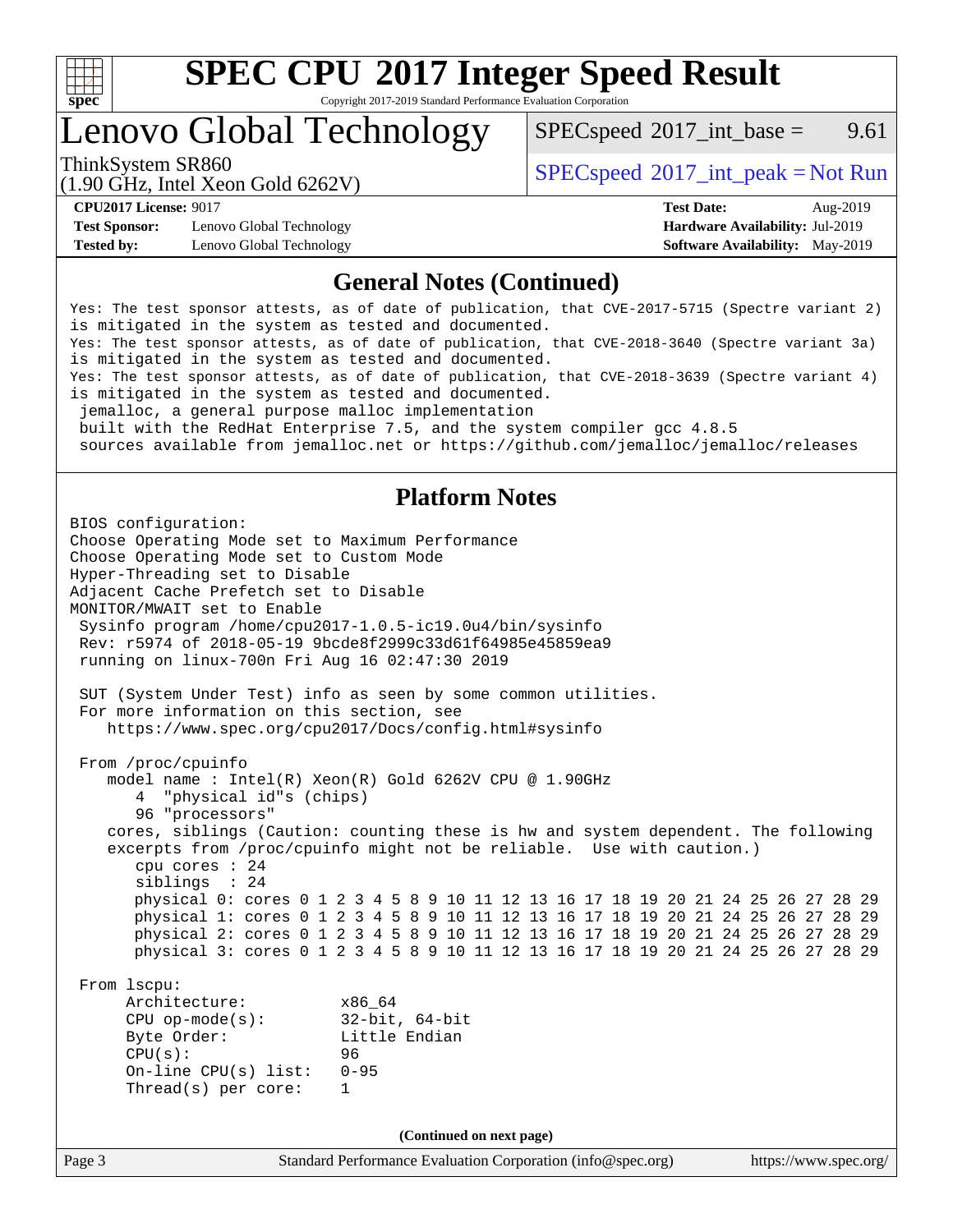

Copyright 2017-2019 Standard Performance Evaluation Corporation

Lenovo Global Technology

 $SPECspeed^{\circ}2017\_int\_base =$  $SPECspeed^{\circ}2017\_int\_base =$  9.61

(1.90 GHz, Intel Xeon Gold 6262V)

ThinkSystem SR860<br>(1.00 GHz, Intel Year Gald 6262V) [SPECspeed](http://www.spec.org/auto/cpu2017/Docs/result-fields.html#SPECspeed2017intpeak)<sup>®</sup>[2017\\_int\\_peak = N](http://www.spec.org/auto/cpu2017/Docs/result-fields.html#SPECspeed2017intpeak)ot Run

**[CPU2017 License:](http://www.spec.org/auto/cpu2017/Docs/result-fields.html#CPU2017License)** 9017 **[Test Date:](http://www.spec.org/auto/cpu2017/Docs/result-fields.html#TestDate)** Aug-2019

**[Test Sponsor:](http://www.spec.org/auto/cpu2017/Docs/result-fields.html#TestSponsor)** Lenovo Global Technology **[Hardware Availability:](http://www.spec.org/auto/cpu2017/Docs/result-fields.html#HardwareAvailability)** Jul-2019 **[Tested by:](http://www.spec.org/auto/cpu2017/Docs/result-fields.html#Testedby)** Lenovo Global Technology **[Software Availability:](http://www.spec.org/auto/cpu2017/Docs/result-fields.html#SoftwareAvailability)** May-2019

**[Platform Notes \(Continued\)](http://www.spec.org/auto/cpu2017/Docs/result-fields.html#PlatformNotes)**

| Core(s) per socket:        | 24                                                                                   |
|----------------------------|--------------------------------------------------------------------------------------|
| Socket(s):                 | $\overline{4}$                                                                       |
| NUMA $node(s):$            | 4                                                                                    |
| Vendor ID:                 | GenuineIntel                                                                         |
| CPU family:                | 6                                                                                    |
| Model:                     | 85                                                                                   |
| Model name:                | $Intel(R) Xeon(R) Gold 6262V CPU @ 1.90GHz$                                          |
| Stepping:                  | 7                                                                                    |
| CPU MHz:                   | 1900.000                                                                             |
| $CPU$ max $MHz$ :          | 3600.0000                                                                            |
| CPU min MHz:               | 800.0000                                                                             |
| BogoMIPS:                  | 3800.00                                                                              |
| Virtualization:            | $VT - x$                                                                             |
| L1d cache:                 | 32K                                                                                  |
| Lli cache:                 | 32K                                                                                  |
| $L2$ cache:                | 1024K                                                                                |
| $L3$ cache:                | 33792K                                                                               |
| NUMA node0 CPU(s):         | $0 - 23$                                                                             |
| NUMA nodel $CPU(s):$       | $24 - 47$                                                                            |
| NUMA $node2$ $CPU(s):$     | $48 - 71$                                                                            |
| NUMA node3 CPU(s):         | $72 - 95$                                                                            |
| Flaqs:                     | fpu vme de pse tsc msr pae mce cx8 apic sep mtrr pge mca cmov                        |
|                            | pat pse36 clflush dts acpi mmx fxsr sse sse2 ss ht tm pbe syscall nx pdpe1gb rdtscp  |
|                            | lm constant_tsc art arch_perfmon pebs bts rep_good nopl xtopology nonstop_tsc cpuid  |
|                            | aperfmperf pni pclmulqdq dtes64 monitor ds_cpl vmx smx est tm2 ssse3 sdbg fma cx16   |
|                            | xtpr pdcm pcid dca sse4_1 sse4_2 x2apic movbe popcnt tsc_deadline_timer aes xsave    |
|                            | avx f16c rdrand lahf_lm abm 3dnowprefetch cpuid_fault epb cat_13 cdp_13              |
|                            | invpcid_single intel_ppin ssbd mba ibrs ibpb stibp tpr_shadow vnmi flexpriority ept  |
|                            | vpid fsgsbase tsc_adjust bmil hle avx2 smep bmi2 erms invpcid rtm cqm mpx rdt_a      |
|                            | avx512f avx512dq rdseed adx smap clflushopt clwb intel_pt avx512cd avx512bw avx512vl |
|                            | xsaveopt xsavec xgetbvl xsaves cqm_llc cqm_occup_llc cqm_mbm_total cqm_mbm_local     |
|                            | dtherm ida arat pln pts pku ospke avx512_vnni flush_lld arch_capabilities            |
|                            |                                                                                      |
| /proc/cpuinfo cache data   |                                                                                      |
| cache size : 33792 KB      |                                                                                      |
|                            |                                                                                      |
|                            | From numactl --hardware WARNING: a numactl 'node' might or might not correspond to a |
| physical chip.             |                                                                                      |
| $available: 4 nodes (0-3)$ |                                                                                      |
|                            | node 0 cpus: 0 1 2 3 4 5 6 7 8 9 10 11 12 13 14 15 16 17 18 19 20 21 22 23           |
| node 0 size: 386667 MB     |                                                                                      |
| node 0 free: 373269 MB     |                                                                                      |
|                            | node 1 cpus: 24 25 26 27 28 29 30 31 32 33 34 35 36 37 38 39 40 41 42 43 44 45 46 47 |
| node 1 size: 387028 MB     |                                                                                      |
| node 1 free: 386798 MB     |                                                                                      |
|                            |                                                                                      |
|                            | node 2 cpus: 48 49 50 51 52 53 54 55 56 57 58 59 60 61 62 63 64 65 66 67 68 69 70 71 |
| node 2 size: 387056 MB     |                                                                                      |
|                            |                                                                                      |
|                            | (Continued on next page)                                                             |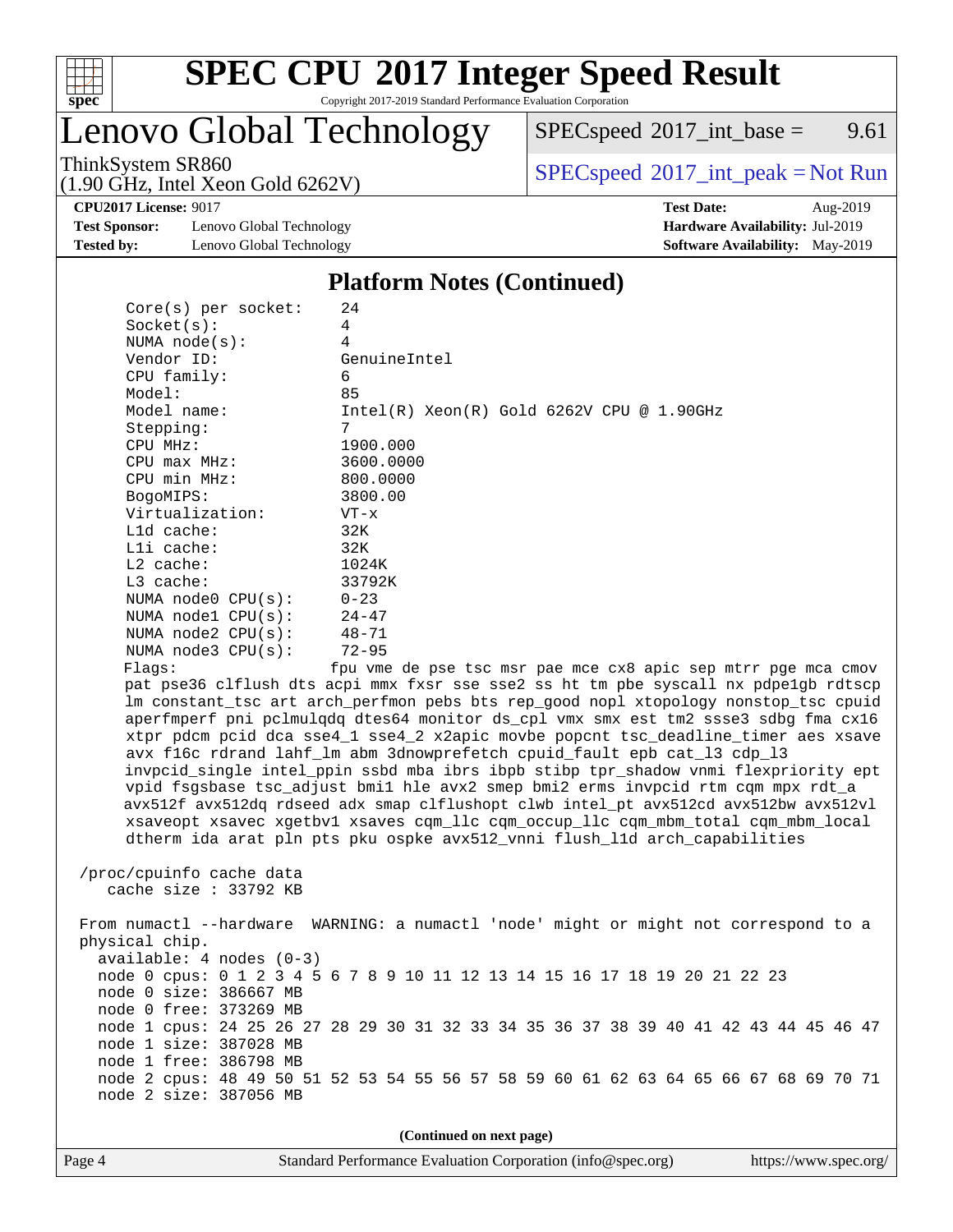

Copyright 2017-2019 Standard Performance Evaluation Corporation

### Lenovo Global Technology

 $SPECspeed^{\circ}2017\_int\_base =$  $SPECspeed^{\circ}2017\_int\_base =$  9.61

(1.90 GHz, Intel Xeon Gold 6262V)

ThinkSystem SR860<br>(1.00 CHz, Intel Year Gald 6262V) [SPECspeed](http://www.spec.org/auto/cpu2017/Docs/result-fields.html#SPECspeed2017intpeak)<sup>®</sup>[2017\\_int\\_peak = N](http://www.spec.org/auto/cpu2017/Docs/result-fields.html#SPECspeed2017intpeak)ot Run

**[Test Sponsor:](http://www.spec.org/auto/cpu2017/Docs/result-fields.html#TestSponsor)** Lenovo Global Technology **[Hardware Availability:](http://www.spec.org/auto/cpu2017/Docs/result-fields.html#HardwareAvailability)** Jul-2019 **[Tested by:](http://www.spec.org/auto/cpu2017/Docs/result-fields.html#Testedby)** Lenovo Global Technology **[Software Availability:](http://www.spec.org/auto/cpu2017/Docs/result-fields.html#SoftwareAvailability)** May-2019

**[CPU2017 License:](http://www.spec.org/auto/cpu2017/Docs/result-fields.html#CPU2017License)** 9017 **[Test Date:](http://www.spec.org/auto/cpu2017/Docs/result-fields.html#TestDate)** Aug-2019

### **[Platform Notes \(Continued\)](http://www.spec.org/auto/cpu2017/Docs/result-fields.html#PlatformNotes)**

 node 2 free: 386757 MB node 3 cpus: 72 73 74 75 76 77 78 79 80 81 82 83 84 85 86 87 88 89 90 91 92 93 94 95 node 3 size: 387054 MB node 3 free: 386826 MB node distances: node 0 1 2 3 0: 10 21 21 31 1: 21 10 31 21 2: 21 31 10 21 3: 31 21 21 10 From /proc/meminfo MemTotal: 1584954536 kB HugePages\_Total: 0 Hugepagesize: 2048 kB From /etc/\*release\* /etc/\*version\* SuSE-release: SUSE Linux Enterprise Server 12 (x86\_64) VERSION = 12 PATCHLEVEL = 4 # This file is deprecated and will be removed in a future service pack or release. # Please check /etc/os-release for details about this release. os-release: NAME="SLES" VERSION="12-SP4" VERSION\_ID="12.4" PRETTY\_NAME="SUSE Linux Enterprise Server 12 SP4" ID="sles" ANSI\_COLOR="0;32" CPE\_NAME="cpe:/o:suse:sles:12:sp4" uname -a: Linux linux-700n 4.12.14-94.41-default #1 SMP Wed Oct 31 12:25:04 UTC 2018 (3090901) x86\_64 x86\_64 x86\_64 GNU/Linux Kernel self-reported vulnerability status: CVE-2017-5754 (Meltdown): Not affected CVE-2017-5753 (Spectre variant 1): Mitigation: \_\_user pointer sanitization CVE-2017-5715 (Spectre variant 2): Mitigation: Indirect Branch Restricted Speculation, IBPB, IBRS\_FW run-level 3 Aug 16 02:43 SPEC is set to: /home/cpu2017-1.0.5-ic19.0u4 Filesystem Type Size Used Avail Use% Mounted on **(Continued on next page)**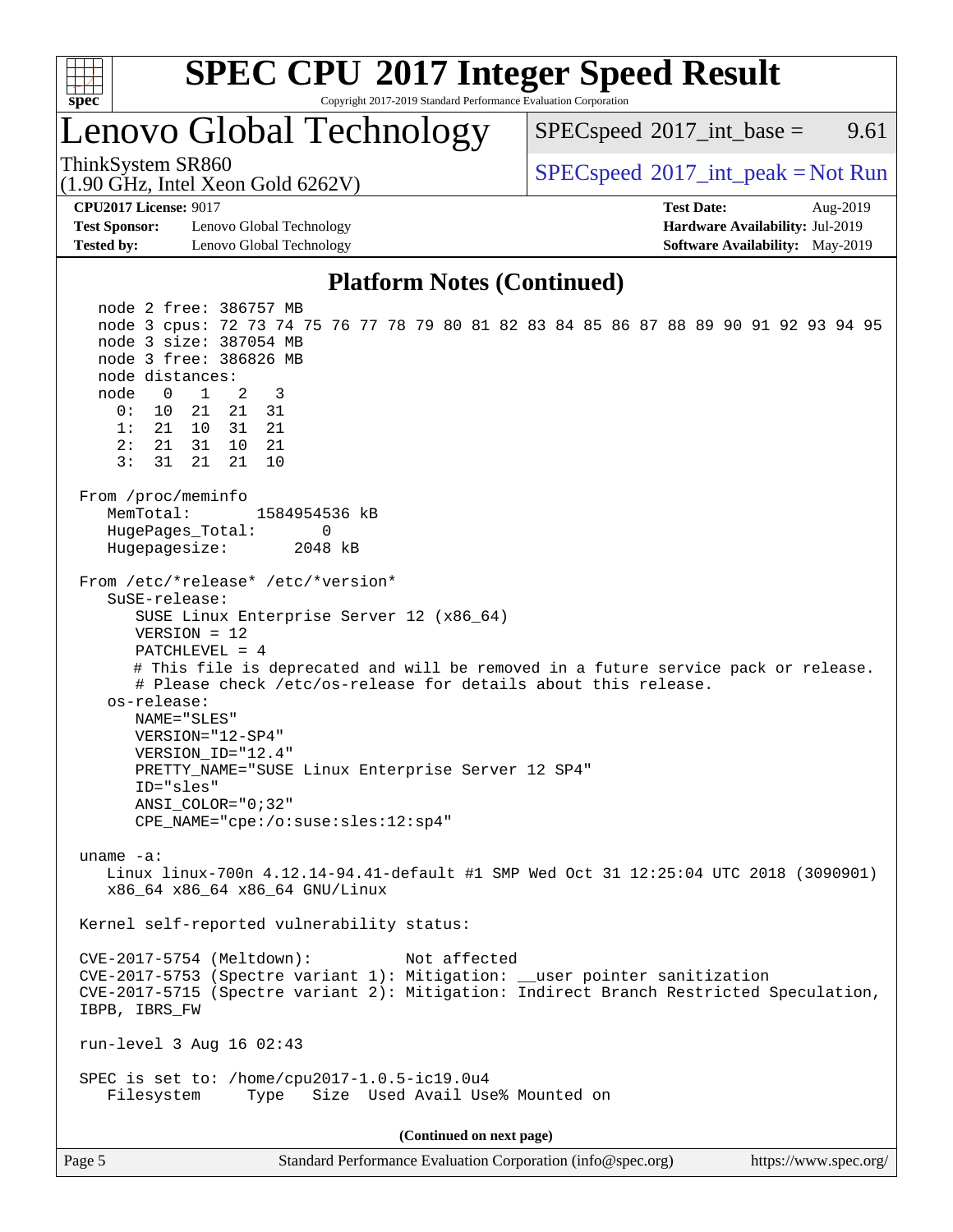

### **[SPEC CPU](http://www.spec.org/auto/cpu2017/Docs/result-fields.html#SPECCPU2017IntegerSpeedResult)[2017 Integer Speed Result](http://www.spec.org/auto/cpu2017/Docs/result-fields.html#SPECCPU2017IntegerSpeedResult)** Copyright 2017-2019 Standard Performance Evaluation Corporation

## Lenovo Global Technology

 $SPECspeed^{\circ}2017\_int\_base =$  $SPECspeed^{\circ}2017\_int\_base =$  9.61

(1.90 GHz, Intel Xeon Gold 6262V)

ThinkSystem SR860<br>(1.00 CHz, Intel Year Gald 6262V) [SPECspeed](http://www.spec.org/auto/cpu2017/Docs/result-fields.html#SPECspeed2017intpeak)<sup>®</sup>[2017\\_int\\_peak = N](http://www.spec.org/auto/cpu2017/Docs/result-fields.html#SPECspeed2017intpeak)ot Run

**[Test Sponsor:](http://www.spec.org/auto/cpu2017/Docs/result-fields.html#TestSponsor)** Lenovo Global Technology **[Hardware Availability:](http://www.spec.org/auto/cpu2017/Docs/result-fields.html#HardwareAvailability)** Jul-2019 **[Tested by:](http://www.spec.org/auto/cpu2017/Docs/result-fields.html#Testedby)** Lenovo Global Technology **[Software Availability:](http://www.spec.org/auto/cpu2017/Docs/result-fields.html#SoftwareAvailability)** May-2019

**[CPU2017 License:](http://www.spec.org/auto/cpu2017/Docs/result-fields.html#CPU2017License)** 9017 **[Test Date:](http://www.spec.org/auto/cpu2017/Docs/result-fields.html#TestDate)** Aug-2019

#### **[Platform Notes \(Continued\)](http://www.spec.org/auto/cpu2017/Docs/result-fields.html#PlatformNotes)**

tmpfs tmpfs 800G 8.3G 792G 2% /home

 Additional information from dmidecode follows. WARNING: Use caution when you interpret this section. The 'dmidecode' program reads system data which is "intended to allow hardware to be accurately determined", but the intent may not be met, as there are frequent changes to hardware, firmware, and the "DMTF SMBIOS" standard. BIOS Lenovo -[TEE141E-2.30]- 07/02/2019

Memory:

48x Samsung M393A4K40CB2-CVF 32 GB 2 rank 2933, configured at 2400

(End of data from sysinfo program)

### **[Compiler Version Notes](http://www.spec.org/auto/cpu2017/Docs/result-fields.html#CompilerVersionNotes)**

============================================================================== C | 600.perlbench\_s(base) 602.gcc\_s(base) 605.mcf\_s(base) | 625.x264\_s(base) 657.xz\_s(base) ------------------------------------------------------------------------------ Intel(R) C Intel(R) 64 Compiler for applications running on Intel(R) 64, Version 19.0.4.227 Build 20190416 Copyright (C) 1985-2019 Intel Corporation. All rights reserved. ------------------------------------------------------------------------------ ==============================================================================  $C++$  | 620.omnetpp s(base) 623.xalancbmk s(base) 631.deepsjeng s(base) | 641.leela\_s(base) ------------------------------------------------------------------------------ Intel(R)  $C++$  Intel(R) 64 Compiler for applications running on Intel(R) 64, Version 19.0.4.227 Build 20190416 Copyright (C) 1985-2019 Intel Corporation. All rights reserved. ------------------------------------------------------------------------------ ============================================================================== Fortran | 648.exchange2 s(base) ------------------------------------------------------------------------------ Intel(R) Fortran Intel(R) 64 Compiler for applications running on Intel(R) 64, Version 19.0.4.227 Build 20190416 Copyright (C) 1985-2019 Intel Corporation. All rights reserved. ------------------------------------------------------------------------------ **[Base Compiler Invocation](http://www.spec.org/auto/cpu2017/Docs/result-fields.html#BaseCompilerInvocation)**

[C benchmarks](http://www.spec.org/auto/cpu2017/Docs/result-fields.html#Cbenchmarks): [icc -m64 -std=c11](http://www.spec.org/cpu2017/results/res2019q3/cpu2017-20190902-17500.flags.html#user_CCbase_intel_icc_64bit_c11_33ee0cdaae7deeeab2a9725423ba97205ce30f63b9926c2519791662299b76a0318f32ddfffdc46587804de3178b4f9328c46fa7c2b0cd779d7a61945c91cd35)

**(Continued on next page)**

Page 6 Standard Performance Evaluation Corporation [\(info@spec.org\)](mailto:info@spec.org) <https://www.spec.org/>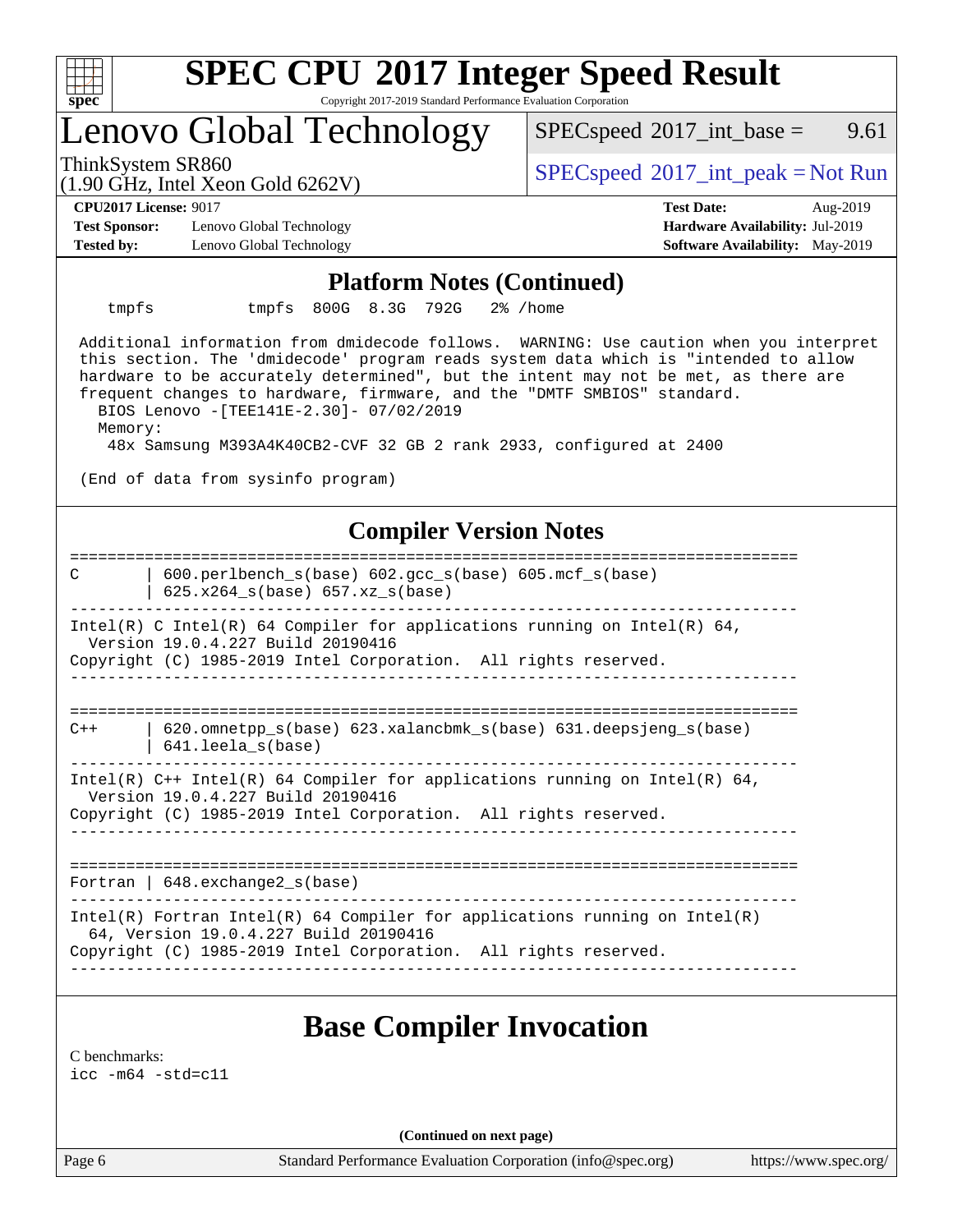

#### **[SPEC CPU](http://www.spec.org/auto/cpu2017/Docs/result-fields.html#SPECCPU2017IntegerSpeedResult)[2017 Integer Speed Result](http://www.spec.org/auto/cpu2017/Docs/result-fields.html#SPECCPU2017IntegerSpeedResult)** Copyright 2017-2019 Standard Performance Evaluation Corporation

### Lenovo Global Technology

 $SPEC speed^{\circ}2017\_int\_base =$  9.61

ThinkSystem SR860<br>  $\begin{array}{c}\n\text{SPEC speed} \textdegree 2017\_int\_peak = Not Run\n\end{array}$ 

(1.90 GHz, Intel Xeon Gold 6262V)

**[Test Sponsor:](http://www.spec.org/auto/cpu2017/Docs/result-fields.html#TestSponsor)** Lenovo Global Technology **[Hardware Availability:](http://www.spec.org/auto/cpu2017/Docs/result-fields.html#HardwareAvailability)** Jul-2019 **[Tested by:](http://www.spec.org/auto/cpu2017/Docs/result-fields.html#Testedby)** Lenovo Global Technology **[Software Availability:](http://www.spec.org/auto/cpu2017/Docs/result-fields.html#SoftwareAvailability)** May-2019

**[CPU2017 License:](http://www.spec.org/auto/cpu2017/Docs/result-fields.html#CPU2017License)** 9017 **[Test Date:](http://www.spec.org/auto/cpu2017/Docs/result-fields.html#TestDate)** Aug-2019

### **[Base Compiler Invocation \(Continued\)](http://www.spec.org/auto/cpu2017/Docs/result-fields.html#BaseCompilerInvocation)**

[C++ benchmarks:](http://www.spec.org/auto/cpu2017/Docs/result-fields.html#CXXbenchmarks) [icpc -m64](http://www.spec.org/cpu2017/results/res2019q3/cpu2017-20190902-17500.flags.html#user_CXXbase_intel_icpc_64bit_4ecb2543ae3f1412ef961e0650ca070fec7b7afdcd6ed48761b84423119d1bf6bdf5cad15b44d48e7256388bc77273b966e5eb805aefd121eb22e9299b2ec9d9)

[Fortran benchmarks](http://www.spec.org/auto/cpu2017/Docs/result-fields.html#Fortranbenchmarks): [ifort -m64](http://www.spec.org/cpu2017/results/res2019q3/cpu2017-20190902-17500.flags.html#user_FCbase_intel_ifort_64bit_24f2bb282fbaeffd6157abe4f878425411749daecae9a33200eee2bee2fe76f3b89351d69a8130dd5949958ce389cf37ff59a95e7a40d588e8d3a57e0c3fd751)

### **[Base Portability Flags](http://www.spec.org/auto/cpu2017/Docs/result-fields.html#BasePortabilityFlags)**

 600.perlbench\_s: [-DSPEC\\_LP64](http://www.spec.org/cpu2017/results/res2019q3/cpu2017-20190902-17500.flags.html#b600.perlbench_s_basePORTABILITY_DSPEC_LP64) [-DSPEC\\_LINUX\\_X64](http://www.spec.org/cpu2017/results/res2019q3/cpu2017-20190902-17500.flags.html#b600.perlbench_s_baseCPORTABILITY_DSPEC_LINUX_X64) 602.gcc\_s: [-DSPEC\\_LP64](http://www.spec.org/cpu2017/results/res2019q3/cpu2017-20190902-17500.flags.html#suite_basePORTABILITY602_gcc_s_DSPEC_LP64) 605.mcf\_s: [-DSPEC\\_LP64](http://www.spec.org/cpu2017/results/res2019q3/cpu2017-20190902-17500.flags.html#suite_basePORTABILITY605_mcf_s_DSPEC_LP64) 620.omnetpp\_s: [-DSPEC\\_LP64](http://www.spec.org/cpu2017/results/res2019q3/cpu2017-20190902-17500.flags.html#suite_basePORTABILITY620_omnetpp_s_DSPEC_LP64) 623.xalancbmk\_s: [-DSPEC\\_LP64](http://www.spec.org/cpu2017/results/res2019q3/cpu2017-20190902-17500.flags.html#suite_basePORTABILITY623_xalancbmk_s_DSPEC_LP64) [-DSPEC\\_LINUX](http://www.spec.org/cpu2017/results/res2019q3/cpu2017-20190902-17500.flags.html#b623.xalancbmk_s_baseCXXPORTABILITY_DSPEC_LINUX) 625.x264\_s: [-DSPEC\\_LP64](http://www.spec.org/cpu2017/results/res2019q3/cpu2017-20190902-17500.flags.html#suite_basePORTABILITY625_x264_s_DSPEC_LP64) 631.deepsjeng\_s: [-DSPEC\\_LP64](http://www.spec.org/cpu2017/results/res2019q3/cpu2017-20190902-17500.flags.html#suite_basePORTABILITY631_deepsjeng_s_DSPEC_LP64) 641.leela\_s: [-DSPEC\\_LP64](http://www.spec.org/cpu2017/results/res2019q3/cpu2017-20190902-17500.flags.html#suite_basePORTABILITY641_leela_s_DSPEC_LP64) 648.exchange2\_s: [-DSPEC\\_LP64](http://www.spec.org/cpu2017/results/res2019q3/cpu2017-20190902-17500.flags.html#suite_basePORTABILITY648_exchange2_s_DSPEC_LP64) 657.xz\_s: [-DSPEC\\_LP64](http://www.spec.org/cpu2017/results/res2019q3/cpu2017-20190902-17500.flags.html#suite_basePORTABILITY657_xz_s_DSPEC_LP64)

### **[Base Optimization Flags](http://www.spec.org/auto/cpu2017/Docs/result-fields.html#BaseOptimizationFlags)**

[C benchmarks](http://www.spec.org/auto/cpu2017/Docs/result-fields.html#Cbenchmarks):

[-Wl,-z,muldefs](http://www.spec.org/cpu2017/results/res2019q3/cpu2017-20190902-17500.flags.html#user_CCbase_link_force_multiple1_b4cbdb97b34bdee9ceefcfe54f4c8ea74255f0b02a4b23e853cdb0e18eb4525ac79b5a88067c842dd0ee6996c24547a27a4b99331201badda8798ef8a743f577) [-xCORE-AVX512](http://www.spec.org/cpu2017/results/res2019q3/cpu2017-20190902-17500.flags.html#user_CCbase_f-xCORE-AVX512) [-ipo](http://www.spec.org/cpu2017/results/res2019q3/cpu2017-20190902-17500.flags.html#user_CCbase_f-ipo) [-O3](http://www.spec.org/cpu2017/results/res2019q3/cpu2017-20190902-17500.flags.html#user_CCbase_f-O3) [-no-prec-div](http://www.spec.org/cpu2017/results/res2019q3/cpu2017-20190902-17500.flags.html#user_CCbase_f-no-prec-div) [-qopt-mem-layout-trans=4](http://www.spec.org/cpu2017/results/res2019q3/cpu2017-20190902-17500.flags.html#user_CCbase_f-qopt-mem-layout-trans_fa39e755916c150a61361b7846f310bcdf6f04e385ef281cadf3647acec3f0ae266d1a1d22d972a7087a248fd4e6ca390a3634700869573d231a252c784941a8) [-qopenmp](http://www.spec.org/cpu2017/results/res2019q3/cpu2017-20190902-17500.flags.html#user_CCbase_qopenmp_16be0c44f24f464004c6784a7acb94aca937f053568ce72f94b139a11c7c168634a55f6653758ddd83bcf7b8463e8028bb0b48b77bcddc6b78d5d95bb1df2967) [-DSPEC\\_OPENMP](http://www.spec.org/cpu2017/results/res2019q3/cpu2017-20190902-17500.flags.html#suite_CCbase_DSPEC_OPENMP) [-L/usr/local/je5.0.1-64/lib](http://www.spec.org/cpu2017/results/res2019q3/cpu2017-20190902-17500.flags.html#user_CCbase_jemalloc_link_path64_4b10a636b7bce113509b17f3bd0d6226c5fb2346b9178c2d0232c14f04ab830f976640479e5c33dc2bcbbdad86ecfb6634cbbd4418746f06f368b512fced5394) [-ljemalloc](http://www.spec.org/cpu2017/results/res2019q3/cpu2017-20190902-17500.flags.html#user_CCbase_jemalloc_link_lib_d1249b907c500fa1c0672f44f562e3d0f79738ae9e3c4a9c376d49f265a04b9c99b167ecedbf6711b3085be911c67ff61f150a17b3472be731631ba4d0471706)

[C++ benchmarks:](http://www.spec.org/auto/cpu2017/Docs/result-fields.html#CXXbenchmarks)

[-Wl,-z,muldefs](http://www.spec.org/cpu2017/results/res2019q3/cpu2017-20190902-17500.flags.html#user_CXXbase_link_force_multiple1_b4cbdb97b34bdee9ceefcfe54f4c8ea74255f0b02a4b23e853cdb0e18eb4525ac79b5a88067c842dd0ee6996c24547a27a4b99331201badda8798ef8a743f577) [-xCORE-AVX512](http://www.spec.org/cpu2017/results/res2019q3/cpu2017-20190902-17500.flags.html#user_CXXbase_f-xCORE-AVX512) [-ipo](http://www.spec.org/cpu2017/results/res2019q3/cpu2017-20190902-17500.flags.html#user_CXXbase_f-ipo) [-O3](http://www.spec.org/cpu2017/results/res2019q3/cpu2017-20190902-17500.flags.html#user_CXXbase_f-O3) [-no-prec-div](http://www.spec.org/cpu2017/results/res2019q3/cpu2017-20190902-17500.flags.html#user_CXXbase_f-no-prec-div)

[-qopt-mem-layout-trans=4](http://www.spec.org/cpu2017/results/res2019q3/cpu2017-20190902-17500.flags.html#user_CXXbase_f-qopt-mem-layout-trans_fa39e755916c150a61361b7846f310bcdf6f04e385ef281cadf3647acec3f0ae266d1a1d22d972a7087a248fd4e6ca390a3634700869573d231a252c784941a8)

[-L/usr/local/IntelCompiler19/compilers\\_and\\_libraries\\_2019.4.227/linux/compiler/lib/intel64](http://www.spec.org/cpu2017/results/res2019q3/cpu2017-20190902-17500.flags.html#user_CXXbase_qkmalloc_link_0ffe0cb02c68ef1b443a077c7888c10c67ca0d1dd7138472156f06a085bbad385f78d49618ad55dca9db3b1608e84afc2f69b4003b1d1ca498a9fc1462ccefda) [-lqkmalloc](http://www.spec.org/cpu2017/results/res2019q3/cpu2017-20190902-17500.flags.html#user_CXXbase_qkmalloc_link_lib_79a818439969f771c6bc311cfd333c00fc099dad35c030f5aab9dda831713d2015205805422f83de8875488a2991c0a156aaa600e1f9138f8fc37004abc96dc5)

#### [Fortran benchmarks:](http://www.spec.org/auto/cpu2017/Docs/result-fields.html#Fortranbenchmarks)

[-xCORE-AVX512](http://www.spec.org/cpu2017/results/res2019q3/cpu2017-20190902-17500.flags.html#user_FCbase_f-xCORE-AVX512) [-ipo](http://www.spec.org/cpu2017/results/res2019q3/cpu2017-20190902-17500.flags.html#user_FCbase_f-ipo) [-O3](http://www.spec.org/cpu2017/results/res2019q3/cpu2017-20190902-17500.flags.html#user_FCbase_f-O3) [-no-prec-div](http://www.spec.org/cpu2017/results/res2019q3/cpu2017-20190902-17500.flags.html#user_FCbase_f-no-prec-div) [-qopt-mem-layout-trans=4](http://www.spec.org/cpu2017/results/res2019q3/cpu2017-20190902-17500.flags.html#user_FCbase_f-qopt-mem-layout-trans_fa39e755916c150a61361b7846f310bcdf6f04e385ef281cadf3647acec3f0ae266d1a1d22d972a7087a248fd4e6ca390a3634700869573d231a252c784941a8) [-nostandard-realloc-lhs](http://www.spec.org/cpu2017/results/res2019q3/cpu2017-20190902-17500.flags.html#user_FCbase_f_2003_std_realloc_82b4557e90729c0f113870c07e44d33d6f5a304b4f63d4c15d2d0f1fab99f5daaed73bdb9275d9ae411527f28b936061aa8b9c8f2d63842963b95c9dd6426b8a)

[The flags files that were used to format this result can be browsed at](tmsearch) <http://www.spec.org/cpu2017/flags/Intel-ic18.0-official-linux64.2019-04-02.html> <http://www.spec.org/cpu2017/flags/Lenovo-Platform-SPECcpu2017-Flags-V1.2-CLX-D.html>